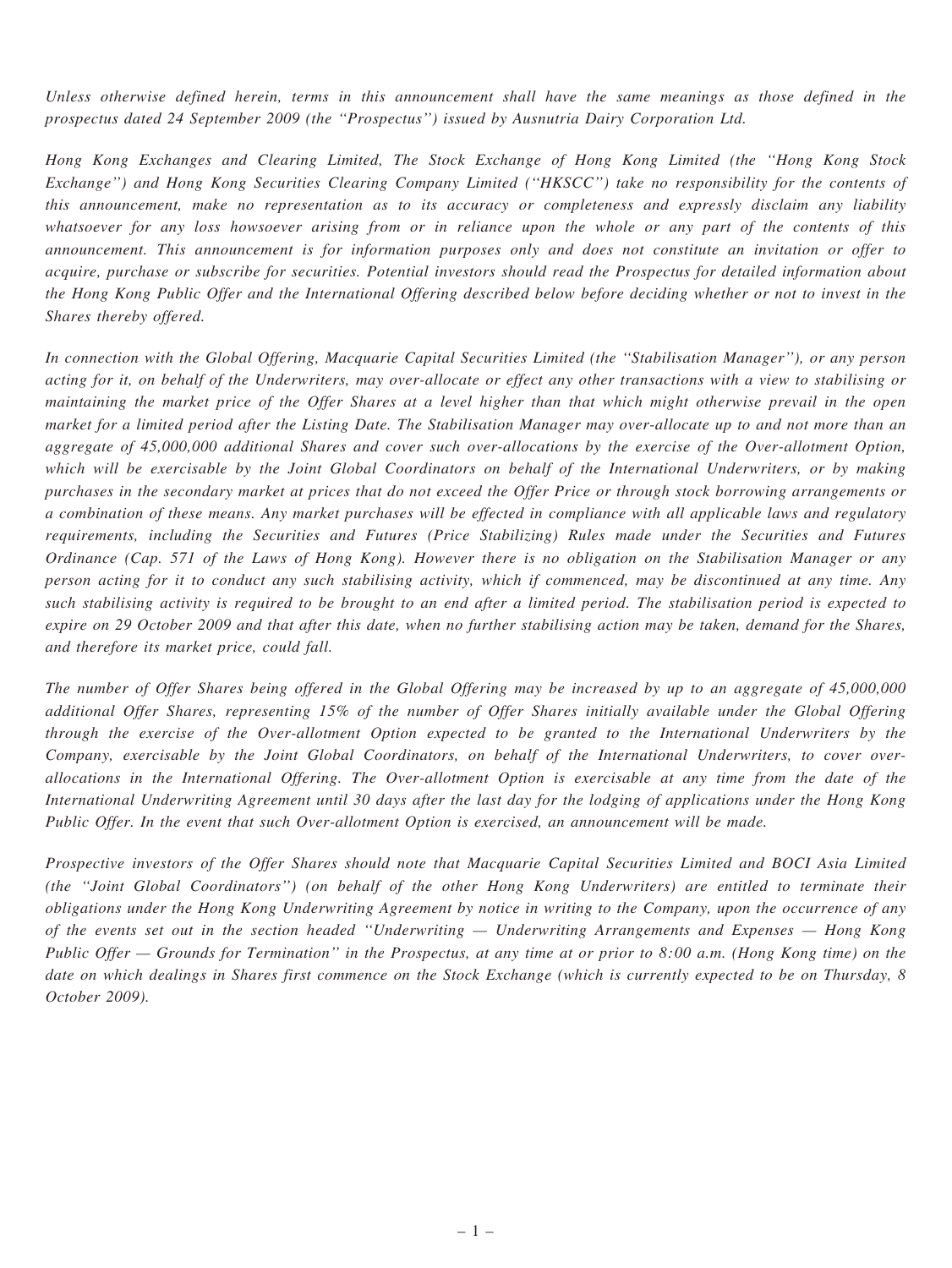

# AUSNUTRIA DAIRY CORPORATION LTD

# 澳 優 乳 業 股 份 有 限 公 司

(Incorporated in the Cayman Islands with limited liability)

(Stock code: 1717)

## GLOBAL OFFERING

| Number of Offer Shares under the Global Offering: | 300,000,000 Offer Shares comprising 200,000,000<br>new Shares to be offered by the Company and<br>100,000,000 Sale Shares to be offered by the Selling<br>Shareholders (subject to Over-allotment Option)                                |
|---------------------------------------------------|------------------------------------------------------------------------------------------------------------------------------------------------------------------------------------------------------------------------------------------|
| Number of Hong Kong Offer Shares :                | 30,000,000 Offer Shares (subject to adjustment)                                                                                                                                                                                          |
| Number of International Offer Shares              | 270,000,000 Offer Shares (subject to adjustment and                                                                                                                                                                                      |
|                                                   | Over-allotment Option)                                                                                                                                                                                                                   |
|                                                   | Offer Price : Not more than HK\$5.10 per Offer Share (payable in                                                                                                                                                                         |
|                                                   | full on application in Hong Kong dollars, subject to<br>refund, plus brokerage of 1%, SFC transaction levy of<br>$0.004\%$ and Stock Exchange trading fee of $0.005\%$ )<br>and expected to be not less than HK\$3.60 per Offer<br>Share |
|                                                   | Nominal Value : HK\$0.10 per Share                                                                                                                                                                                                       |
| Stock Code                                        | 1717                                                                                                                                                                                                                                     |
|                                                   |                                                                                                                                                                                                                                          |

#### Joint Global Coordinators, Joint Sponsors, Joint Bookrunners and Joint Lead Managers





The Global Offering consists of the Hong Kong Public Offer of 30,000,000 Offer Shares (subject to adjustment), the International Offering of 270,000,000 Offer Shares (subject to adjustment and the Over-allotment Option) together with any Offer Shares to be issued as a result of any exercise of the Over-allotment Option (which, if exercised in full, amount to 45,000,000 Offer Shares). The number of Hong Kong Offer Shares and International Offer Shares, or collectively, Offer Shares, is subject to adjustment and reallocation as described in the section headed ''Structure of the Global Offering'' in the Prospectus.

Application has been made by the Company to the Listing Committee of the Stock Exchange for the granting of the listing of, and permission to deal in, the Shares in issue and to be issued as described in the Prospectus and the Shares to be issued upon the exercise of options which are granted or may be granted under the Share Option Scheme. Dealings in the Shares on the Main Board of the Stock Exchange are expected to commence at 9:30 a.m. on Thursday, 8 October 2009. The Shares will be traded in board lots of 1,000 Shares each. Applications for the Hong Kong Offer Shares will only be considered on the basis of the Prospectus and the prescribed WHITE or YELLOW Application Forms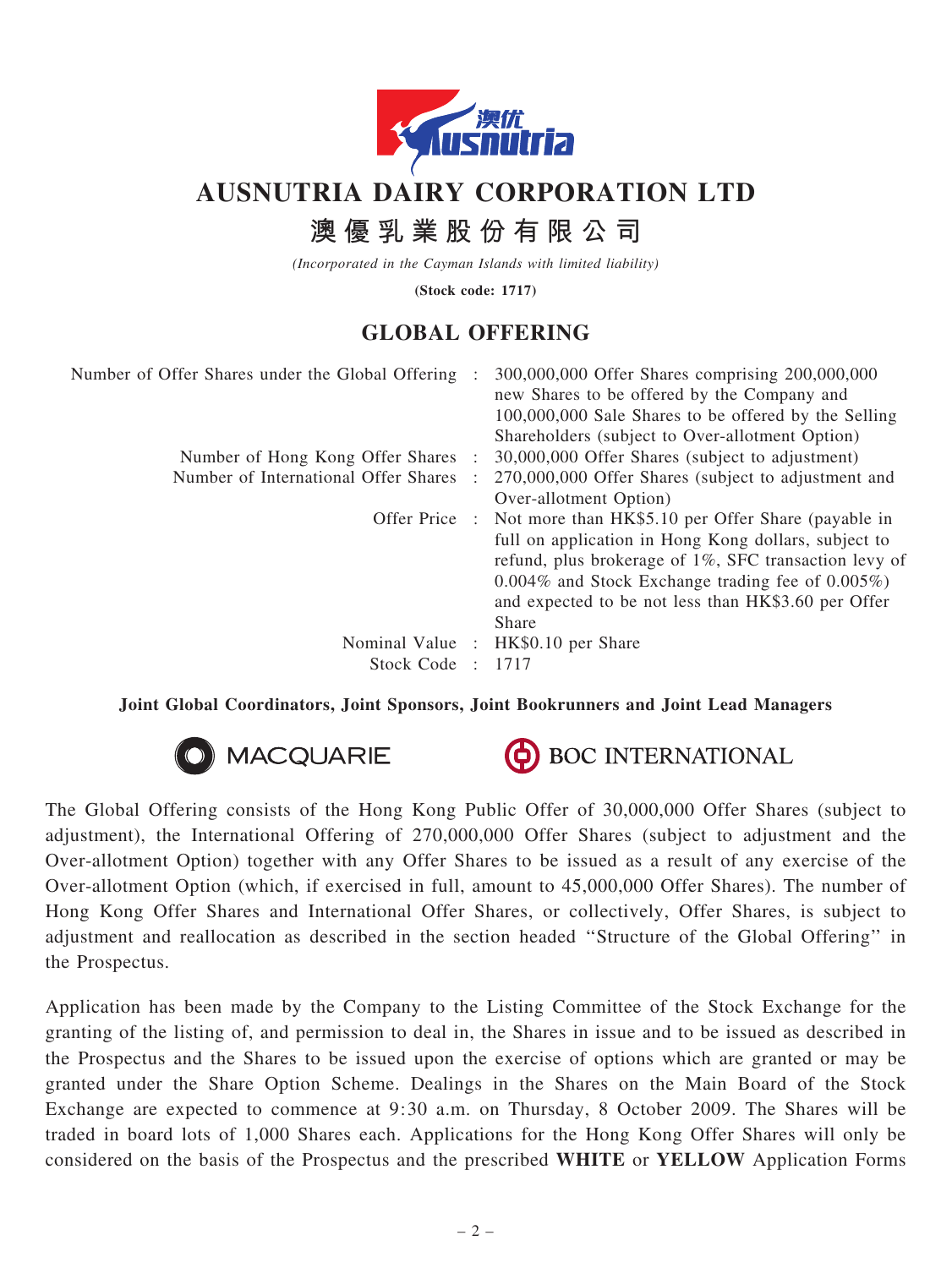or by giving electronic application instruction to HKSCC or by means of giving an application to the White Form eIPO Service Provider through the designated website for the White Form eIPO service (www.eipo.com.hk) in accordance with the relevant provisions of the Prospectus. It should be noted that multiple applications or suspected multiple applications or any application on a WHITE or YELLOW Application Form or by giving electronic application instruction to HKSCC or by means of giving an application to the White Form eIPO Service Provider through the designated website for the White Form eIPO service (www.eipo.com.hk) for more than 15,000,000 Hong Kong Offer Shares, being 50% of the 30,000,000 Offer Shares initially included in the Hong Kong Public Offer will be rejected and applications where cheque or banker's cashier order is dishonored on its first presentation will be rejected. Only one application on a WHITE or YELLOW Application Form or by giving electronic application instructions to HKSCC or by means of giving an application to the White Form eIPO Service Provider through the designated website for the White Form eIPO service, may be made for the benefit of any person. Applicants are required to undertake and confirm that they or the relevant beneficial owner(s) have not applied for, indicated an interest in or taken up and will not apply for, indicate an interest in or take up Shares under the International Offering. Subject to the granting of the listing of, and permission to deal in, the Shares on the Main Board of the Stock Exchange as well as compliance with the stock admission requirements of HKSCC, the Offer Shares will be accepted as eligible securities by HKSCC for deposit, clearance and settlement in CCASS with effect from the commencement date of dealings in the Shares on the Main Board of the Stock Exchange or on any other date as HKSCC chooses. All activities under CCASS are subject to the General Rules of CCASS and CCASS Operational Procedures in effect from time to time.

The Global Offering is subject to the conditions set out in the section headed ''Structure of the Global Offering — Conditions of the Hong Kong Public Offer'' in the Prospectus.

The Offer Price is expected to be determined by agreement between the Company, the Selling Shareholders and the Joint Bookrunners (on behalf of the Underwriters) on or around Wednesday, 30 September 2009 (Hong Kong time) and in any event no later than Tuesday, 6 October 2009 (Hong Kong time).

The Offer Price will be not more than HK\$5.10 per Offer Share and is expected to be not less than HK\$3.60 per Offer Share. The Joint Bookrunners (on behalf of the Underwriters) may, where considered appropriate based on the level of interest expressed by prospective professional, institutional and other investors during a book-building process, and with the consent of the Selling Shareholders and the Company, reduce the number of Offer Shares and/or the indicative offer price range below that stated in the Prospectus at any time prior to the morning of the day which is the last day for lodging applications under the Hong Kong Public Offer. In such a case, we will as soon as practicable following the decision to make such reduction and in any event not later than the morning of the last day for lodging applications under the Hong Kong Public Offer publish a notice in the South China Morning Post (in English) and the Hong Kong Economic Times (in Chinese), of the reduction in the number of Offer Shares and/or the indicative offer price range. Such notice will also be available at the website of the Stock Exchange at www.hkexnews.hk and our website at www.ausnutria.com.hk. Upon issue of such a notice, the revised number of Offer Shares and/or the offer price range will be final and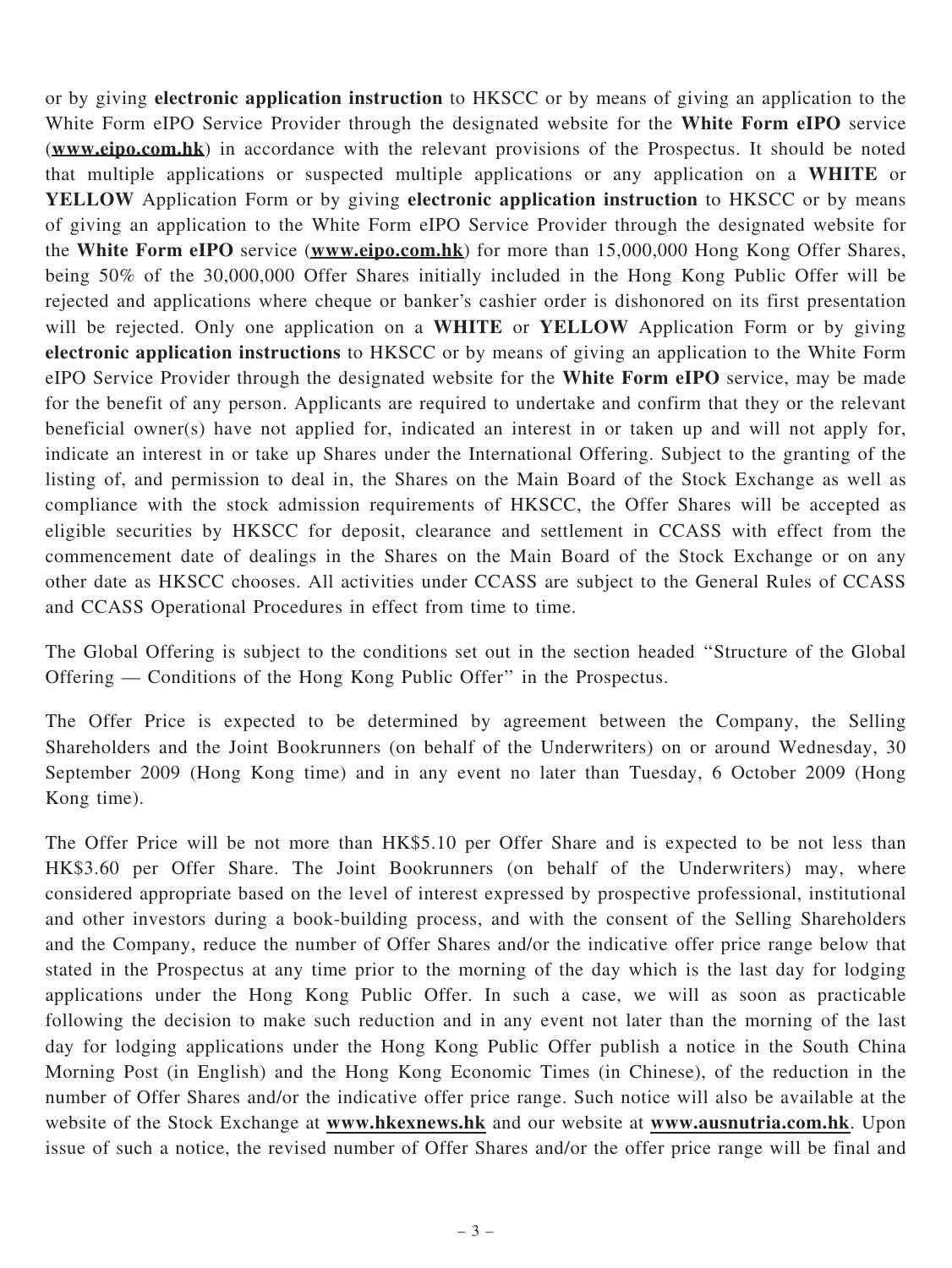conclusive and the Offer Price, if agreed upon by us, will be fixed within such revised offer price range. Applicants should have regard to the possibility that any announcement of a reduction in the number of Offer Shares and/or the indicative offer price range may not be made until the day which is the last day for lodging applications under the Hong Kong Public Offer. Such notice will also include confirmation or revision, as appropriate, of the working capital statement, the Global Offering statistics, as currently set out in the section headed ''Summary'' in the Prospectus and any other financial information which may change as a result of such reduction. Applicants under the Hong Kong Public Offer should note that, even if the number of Offer Shares and/or the offer price range is so reduced, in no circumstances can applications be withdrawn once submitted, except where a person responsible for the Prospectus under section 40 of the Companies Ordinance gives a public notice under that section before the fifth day after the time of the opening of the application lists (excluding any day which is a Saturday, Sunday or public holiday in Hong Kong) which limits the responsibility of that person for the Prospectus, in which case applications made may be revoked before the said fifth day. If the Joint Bookrunners (on behalf of the Underwriters), the Company and the Selling Shareholders are unable to reach an agreement on the Offer Price by Tuesday, 6 October 2009, the Global Offering including the Hong Kong Public Offer will not proceed and will lapse.

The Company intends to grant the International Underwriters the Over-allotment Option which is among other things exercisable at the discretion of the Joint Global Coordinators to cover overallocations in the International Offering by requiring the Company to issue and allot up to an aggregate of 45,000,000 additional Shares representing in aggregate 15% of the Offer Shares initially available under the Global Offering up to Thursday, 29 October 2009, being the 30th day after the last day for the lodging of applications under the Hong Kong Public Offer. On the basis that the Over-allotment Option is exercised in full, 45,000,000 Shares will have been allotted and issued fully paid or credited as fully paid. In the event that the Over-allotment Option is exercised, a corresponding press announcement will be made. In connection with the Global Offering, the Stabilisation Manager and/or its affiliates and agents, on behalf of the Underwriters, may, to the extent permitted by applicable laws of Hong Kong or elsewhere, over-allocate or effect any other transactions with a view to stabilising or maintaining the market price of the Shares at a level higher than that which might otherwise prevail in the open market for a limited period from the Listing Date and ending on Thursday, 29 October 2009, being the 30th day after the last day for the lodging of applications under the Hong Kong Public Offer. The Stabilisation Manager may over-allocate up to and not more than an aggregate of 45,000,000 additional Shares and cover such over-allocations by the exercise of the Over-allotment Option, which will be exercisable by the Joint Global Coordinators on behalf of the International Underwriters, or by making purchases in the secondary market at prices that do not exceed the Offer Price or through stock borrowing arrangements or a combination of these means. Any market purchases will be effected in compliance with all applicable laws and regulatory requirements, including the Securities and Futures (Price Stabilizing) Rules made under the Securities and Futures Ordinance (Cap. 571 of the Laws of Hong Kong). However, there is no obligation on the Stabilisation Manager or its agent to conduct any such stabilising activity, which if commenced, will be done at the absolute discretion of the Stabilisation Manager and may be discontinued at any time. The details of the stabilisation and how it will be regulated under the SFO are set out in the section headed "Structure of the Global Offering — Stabilisation'' in the Prospectus.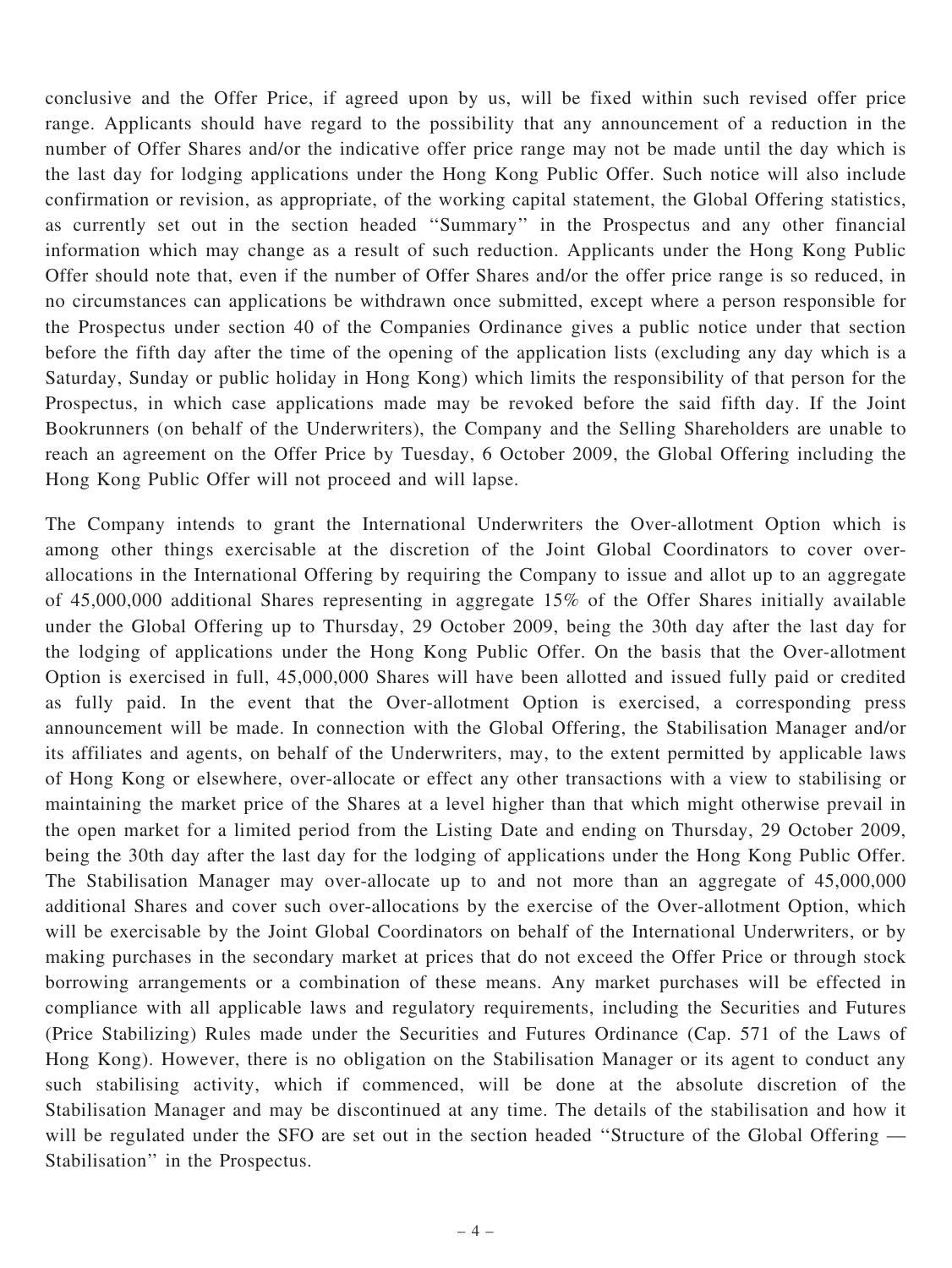Application for the Hong Kong Offer Shares must be paid on the basis of the maximum indicative Offer Price of HK\$5.10 per Hong Kong Offer Share, plus brokerage of 1%, the SFC transaction levy of 0.004% and the Stock Exchange trading fee of 0.005%. If the Global Offering does not become unconditional, all application monies received from applicants under the Hong Kong Public Offer will be refunded, and in the event that the Offer Price is less than the price per Share initially paid upon application, the appropriate portion of affected applicants' application monies will be refunded to wholly or partially successful applicants, in each case without interest and on the terms set out in the section headed ''How to Apply for Hong Kong Offer Shares — IX. Publication of Results: Despatch/ Collection of Share Certificates and Refunds of Application Monies'' in the Prospectus. e-Refund payment instructions/refund cheques will also be despatched, in accordance with such terms, in respect of wholly or partially unsuccessful applications. Applicants who have applied for less than 1,000,000 Hong Kong Offer Shares or applicants who have applied for 1,000,000 Hong Kong Offer Shares or more, using WHITE Application Forms, but have not indicated on their application that they wish to collect their Share certificate(s) (if applicable) and/or refund cheque(s) (if applicable) in person, your Share certificate(s) (if applicable) and/or refund cheque(s) (if applicable) will be sent to the address on your application on or before Wednesday, 7 October 2009 by ordinary post and at your own risk. Share certificate(s) will only become valid certificates of title provided that the Global Offering has become unconditional in all respects and neither of the Underwriting Agreements has been terminated in accordance with its terms, which is expected to be at around 8:00 a.m. on Thursday, 8 October 2009 (Hong Kong time).

Applicants who have applied on WHITE Application Forms for 1,000,000 Hong Kong Offer Shares or more and have indicated on their application that they wish to collect refund cheque(s) (where applicable) and Share certificate(s) (where applicable) in person from the Company's Hong Kong Share Registrar may collect refund cheque(s), where applicable, and Share certificate(s), where applicable, in person from the Company's Hong Kong Share Registrar, Computershare Hong Kong Investor Services Limited at Shops 1712–1716, 17th Floor, Hopewell Centre, 183 Queen's Road East, Wanchai, Hong Kong, from 9:00 a.m. to 1:00 p.m. on Wednesday, 7 October 2009 and must not authorise any other person to make collection on their behalf. Applicants being corporations which are applying for 1,000,000 Hong Kong Offer Shares or more and opt for personal collection must attend by their authorised representatives bearing letters of authorisation from their corporations stamped with the corporation's chop. Identification and (where applicable) authorisation documents acceptable to Computershare Hong Kong Investor Services Limited must be produced at the time of collection. Uncollected Share certificates and refund cheques will be despatched by ordinary post at the applicants' own risk to the addresses stated on the relevant application.

Applicants who have applied on YELLOW Application Forms for 1,000,000 Hong Kong Offer Shares or more and have indicated on their Application Forms that they wish to collect refund cheque(s) (where applicable) in person may collect refund cheque(s) (where applicable) but may not elect to collect Share certificate(s), which will be deposited into CCASS for credit to their designated CCASS Participants' stock accounts or your CCASS Investor Participant stock account. The procedure for collection of refund cheques for applicants who apply on YELLOW Application Forms for Hong Kong Offer Shares is the same as that for WHITE Application Form applicants. Instead of using YELLOW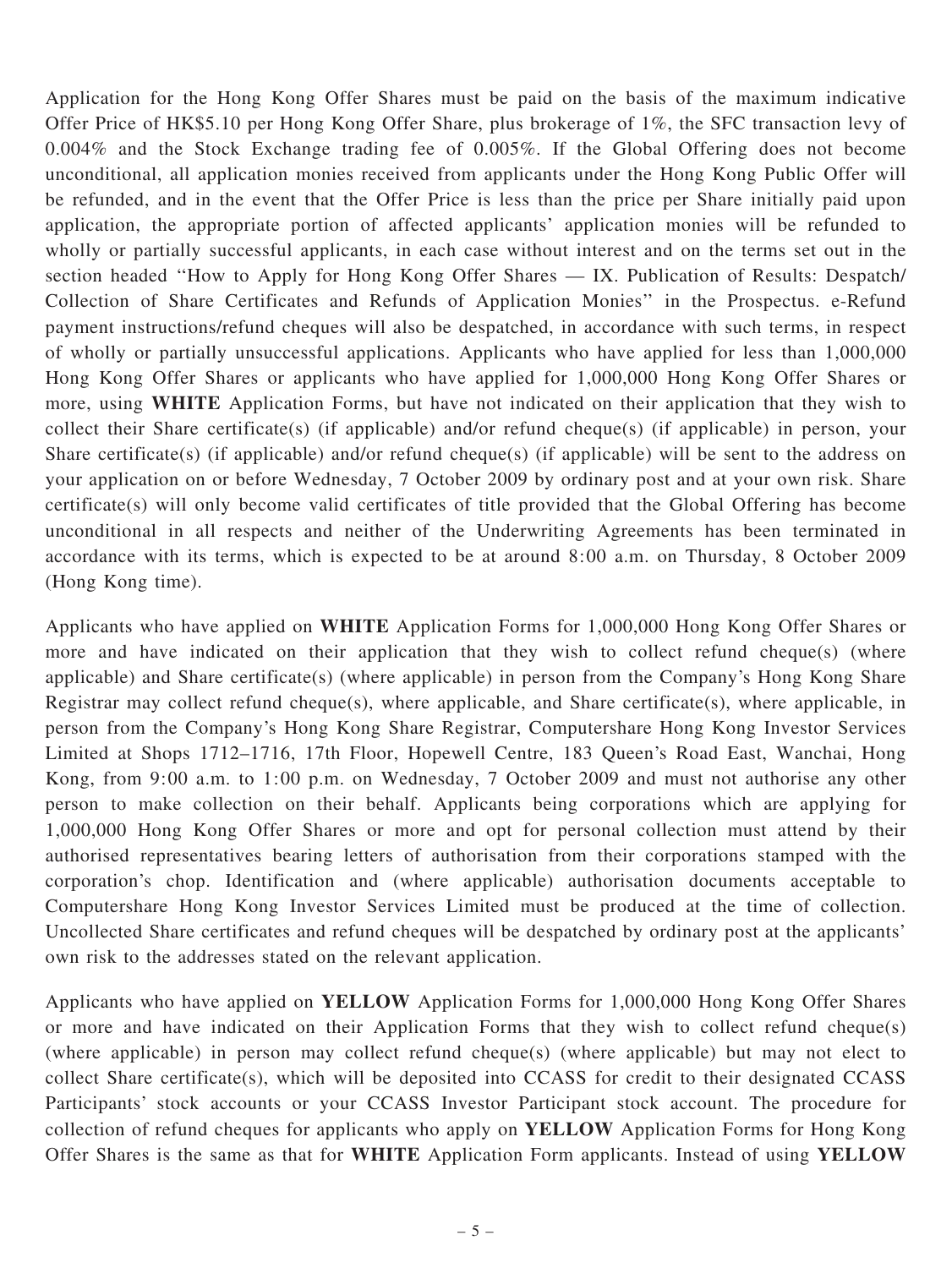Application Forms, applicants may electronically instruct HKSCC to cause HKSCC Nominees Limited to apply for the Hong Kong Offer Shares on their behalf via CCASS. Any Hong Kong Offer Shares allocated to such applicants will be registered in the name of HKSCC Nominees Limited and deposited directly into CCASS for credit to their designated CCASS Participant's stock account giving electronic application instructions on your behalf or as instructed by you in your Application Form or your CCASS Investor Participant stock account at the close of business on Wednesday, 7 October 2009, or under contingent situation, on any other date as shall be determined by HKSCC or HKSCC Nominees. Applicants applying as a CCASS Investor Participant should check the results made available by the Company and report any discrepancies to HKSCC before 5:00 p.m. on Wednesday, 7 October 2009 or such other date as shall be determined by HKSCC or HKSCC Nominees Limited. Immediately after the credit of the Hong Kong Offer Shares to their stock account, applicants applying as a CCASS Investor Participant can check their new account balance via the CCASS Phone System or CCASS Internet System (under the procedures contained in HKSCC's ''An Operating Guide for Investor Participants'' in effect from time to time). HKSCC will also make available to applicants applying as a CCASS Investor Participant an activity statement showing the number of Hong Kong Offer Shares credited to their stock account and (if you are applying by giving electronic application instructions to HKSCC) the amount of refund money credited to your designated bank account. If you are applying by giving electronic application instructions to HKSCC to apply on your behalf, all refunds are expected to be credited to your designated bank account (if you are applying as a CCASS Investor Participant) or the designated bank account of your broker or custodian (if you are applying through a CCASS Clearing Participant or CCASS Custodian Participant) on Wednesday, 7 October 2009. If you are applying through a designated CCASS Participant (other than a CCASS Investor Participant), you can check the number of Hong Kong Offer Shares allocated to you (and the amount of refund money payable to you if you have instructed a CCASS Clearing/Custodian Participant to give electronic application instructions on your behalf) with that CCASS Participant.

Applicants who apply on White Form eIPO Service applications for 1,000,000 or more Hong Kong Offer Shares and wish to collect Share certificates in person from the Company's Hong Kong Share Registrar, may collect Share certificates in person from Computershare Hong Kong Investor Services Limited at Shops 1712–1716, 17th Floor, Hopewell Centre, 183 Queen's Road East, Wanchai, Hong Kong, from 9:00 a.m. to 1:00 p.m. on Wednesday, 7 October 2009. Identification and (where applicable) authorisation documents acceptable to Computershare Hong Kong Investor Services Limited must be produced at the time of collection.

If applicants apply through the White Form eIPO service by paying the application monies through a single bank account and applicant's application is wholly or partially unsuccessful and/or the final Offer Price being different from the Offer Price initially paid on applicant's application, e-Refund payment instructions (if any) will be despatched to applicant's application payment bank account on or around Wednesday, 7 October 2009.

If applicants apply through the White Form eIPO service by paying the application monies through multiple bank accounts and applicant's application is wholly or partially unsuccessful and/or the final Offer Price being different from the Offer Price initially paid on applicant's application, refund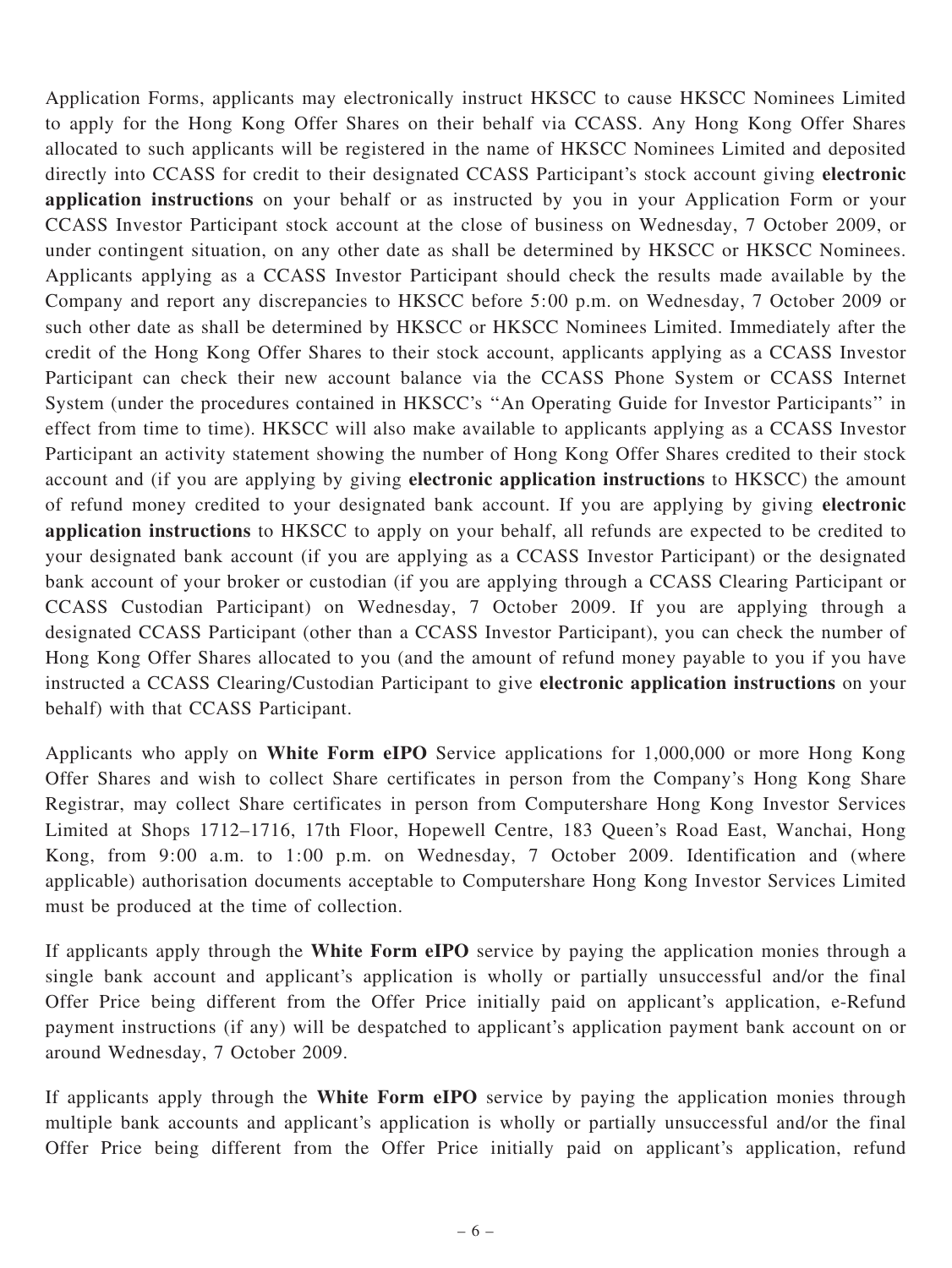cheque(s) will be sent to the address specified in applicant's application instructions to the designated White Form eIPO Service Provider on or around Wednesday, 7 October 2009, by ordinary post and at applicant's own risk.

Applications for the Hong Kong Offer Shares will only be considered on the basis of the terms and conditions of the Prospectus and the related Application Forms. Applicants who would like to have the allotted Hong Kong Offer Shares registered in their own names should complete and sign the WHITE Application Forms or submit applications online through the designated website of the White Form eIPO Service Provider at **www.eipo.com.hk** under the White Form eIPO service. Applicants who would like to have the allotted Hong Kong Offer Shares registered in the name of HKSCC Nominees Limited and deposited directly into CCASS for credit to their designated CCASS Participants' stock accounts or your CCASS Investor Participant stock account should either (i) complete and sign the YELLOW Application Forms, copies of which, together with the Prospectus, may be obtained during normal business hours from 9:00 a.m. on Thursday, 24 September 2009 until 12:00 noon on Tuesday, 29 September 2009 at (1) the Depository Counter of HKSCC, at 2nd Floor, Vicwood Plaza, 199 Des Voeux Road Central, Hong Kong or (2) your stockbroker, who may have such Application Forms and Prospectus available or (ii) arrange to give electronic application instructions to HKSCC.

Copies of the Prospectus, together with WHITE Application Forms, may be obtained during normal business hours in the same period from 9:00 a.m. on Thursday, 24 September 2009 until 12:00 noon on Tuesday, 29 September 2009 from:

1. any of the following addresses of the Hong Kong Underwriters:

### Macquarie Capital Securities Limited

Level 18, One International Finance Centre 1 Harbour View Street Central Hong Kong

#### CMB International Capital Corporation Limited

Units 1803–4, 18th Floor Bank of America Tower 12 Harcourt Road Hong Kong

## BOCI Asia Limited 26/F, Bank of China Tower 1 Garden Road Central Hong Kong

First Shanghai Securities Limited 1905, Wing On House 71 Des Voeux Road Central Hong Kong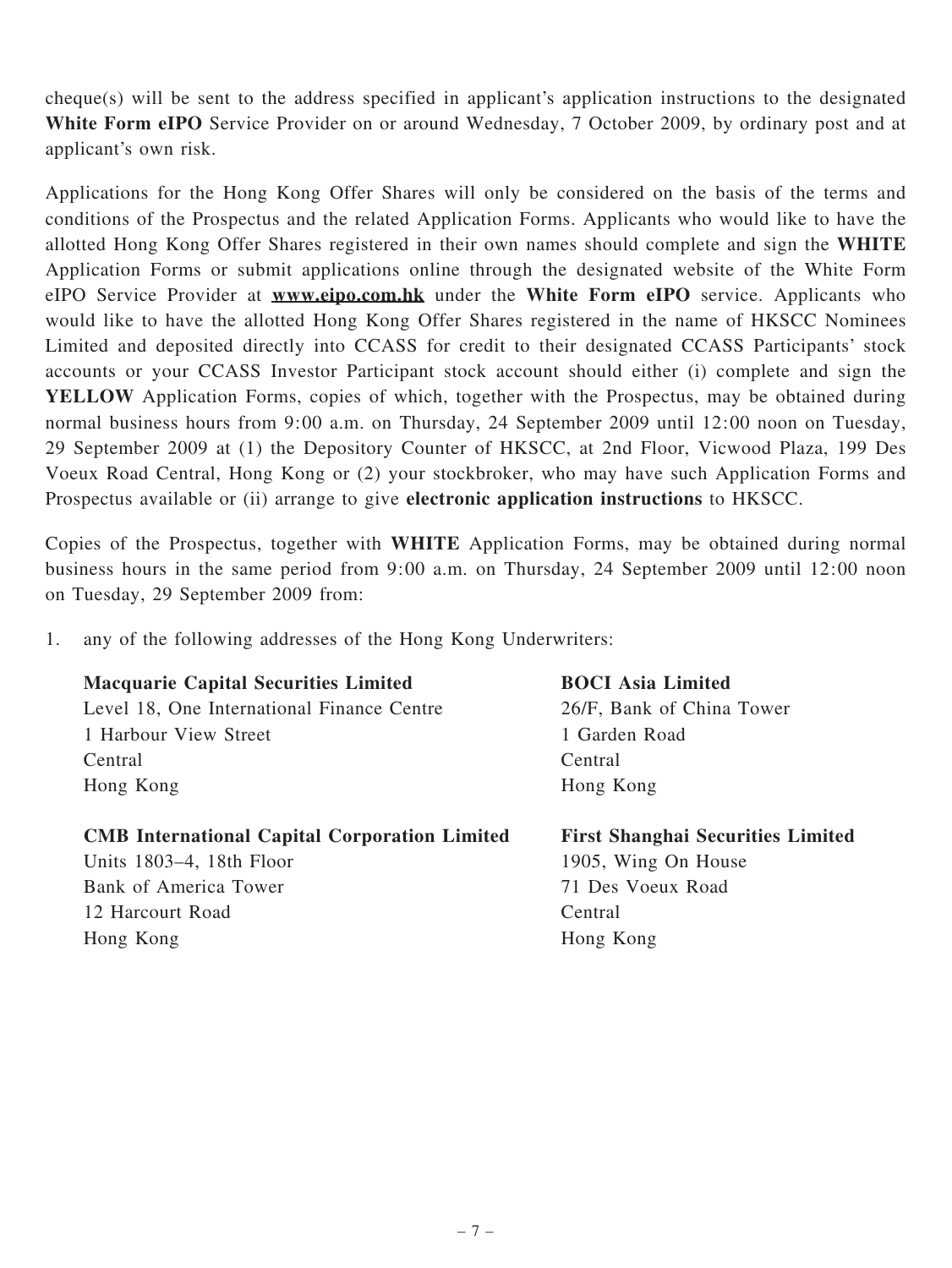#### 2. any of the following branches of Bank of China (Hong Kong) Limited:

|                  | <b>Branches</b>                                | <b>Address</b>                                             |
|------------------|------------------------------------------------|------------------------------------------------------------|
| Hong Kong Island | Bank of China Tower Branch                     | 3/F, 1 Garden Road                                         |
|                  | North Point (Kiu Fai Mansion)<br><b>Branch</b> | 413-415 King's Road, North Point                           |
|                  | Aberdeen Branch                                | 25 Wu Pak Street, Aberdeen                                 |
|                  | Quarry Bay Branch                              | Parkvale, 1060 King's Road, Quarry Bay                     |
|                  | Chai Wan Branch                                | Block B, Walton Estate,<br>341–343 Chai Wan Road, Chai Wan |
|                  | Shek Tong Tsui Branch                          | 534 Queen's Road West,<br>Shek Tong Tsui                   |
|                  | Sheung Wan Branch                              | 252 Des Voeux Road Central                                 |
| Kowloon          | Kwun Tong Branch                               | 20–24 Yue Man Square, Kwun Tong                            |
|                  | Mong Kok Branch                                | 589 Nathan Road, Mong Kok                                  |
|                  | Yau Ma Tei Branch                              | 471 Nathan Road, Yau Ma Tei                                |
|                  | To Kwa Wan Branch                              | 80N To Kwa Wan Road, To Kwa Wan                            |
|                  | Kowloon Plaza Branch                           | Unit 1, Kowloon Plaza,                                     |
|                  |                                                | 485 Castle Peak Road                                       |
| New Territories  | Lucky Plaza Branch                             | Lucky Plaza, Wang Pok Street, Shatin                       |
|                  | Castle Peak Road<br>(Tsuen Wan) Branch         | 201-207 Castle Peak Road, Tsuen Wan                        |
|                  | Castle Peak Road<br>(Yuen Long) Branch         | 162 Castle Peak Road, Yuen Long                            |

Applicants can collect the YELLOW Application Forms and the Prospectus during normal business hours from 9:00 a.m. on 24 September 2009 till 12:00 noon on 29 September 2009 from:

- . the Depository Counter of HKSCC at 2nd Floor, Vicwood Plaza, 199 Des Voeux Road Central, Hong Kong
- . stockbrokers who may have Application Forms and the Prospectus available.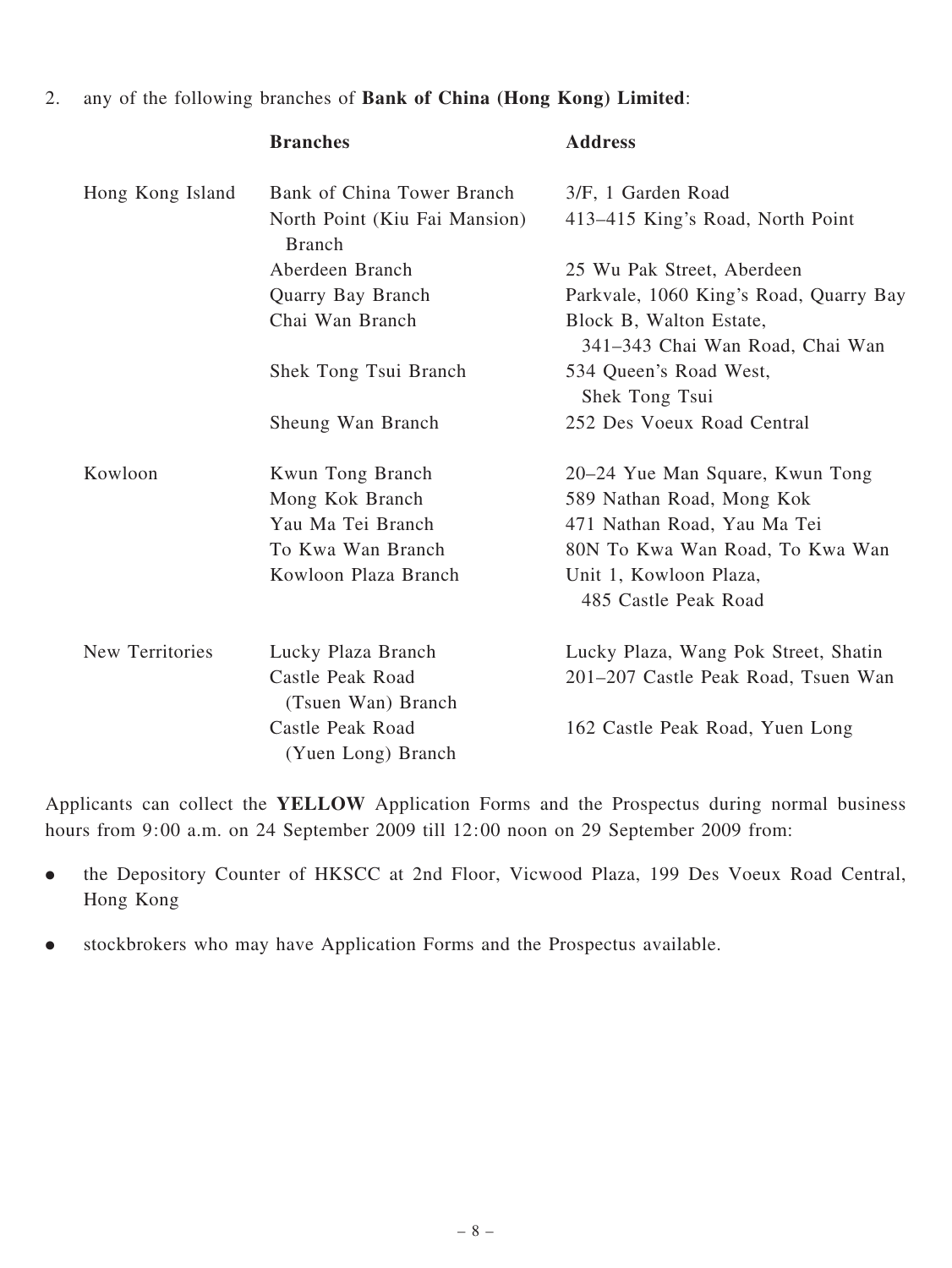Both WHITE and YELLOW Application Forms completed in all respects (to which cheques or banker's cashier orders should be securely stapled and addressed to "Bank of China (Hong Kong) Nominees Limited — AUSNUTRIA Public Offer'') should be deposited in the special collection boxes provided at any of the branches referred to above at the following times on the following dates:

> Thursday, 24 September 2009 — 9:00 a.m. to 5:00 p.m. Friday, 25 September 2009 — 9:00 a.m. to 5:00 p.m. Saturday, 26 September 2009 — 9:00 a.m. to 1:00 p.m. Monday, 28 September 2009 — 9:00 a.m. to 5:00 p.m. Tuesday, 29 September 2009 — 9:00 a.m. to 12:00 noon

#### Applications by Means of White Form eIPO Service

Applicants may submit your application to the designated White Form eIPO Service Provider through the designated website at **www.eipo.com.hk** from 9:00 a.m. on Thursday, 24 September 2009 until 11:30 a.m. on Tuesday, 29 September 2009 or such later time as described in the section headed ''How to Apply for Hong Kong Offer Shares — Effect of bad weather on the opening of the application lists'' in the Prospectus (24 hours daily, except on the last application day). The latest time for completing full payment of application monies in respect of such applications will be 12:00 noon on Tuesday, 29 September 2009, the last application day, or, if the application lists are not open on that day, then by the time and date stated in the section headed ''How to Apply for Hong Kong Offer Shares — Effect of bad weather on the opening of the application lists'' in the Prospectus.

Applicants will not be permitted to submit your application to the designated White Form eIPO Service Provider through the designated website at **www.eipo.com.hk** after 11:30 a.m. on the last day for submitting applications. If you have already submitted your application and obtained an application reference number from the website prior to 11:30 a.m., you will be permitted to continue the application process (by completing payment of application monies) until 12:00 noon on the last day for submitting applications, when the application lists close.

### Time for inputting electronic application instructions via CCASS terminals or CCASS Phone System/CCASS Internet System

CCASS Clearing Participants and CCASS Custodian Participants can input electronic application instructions at the following times:

> Thursday, 24 September 2009 — 9:00 a.m. to 8:30 p.m.<sup>(1)</sup> Friday, 25 September 2009 — 8:00 a.m. to 8:30 p.m.<sup>(1)</sup> Saturday, 26 September 2009 — 8:00 a.m. to 1:00 p.m.<sup>(1)</sup> Monday, 28 September 2009 — 8:00 a.m. to 8:30 p.m.<sup>(1)</sup> Tuesday, 29 September 2009 — 8:00 a.m.<sup>(1)</sup> to 12:00 noon

(1) These times are subject to change as HKSCC may determine from time to time with prior notification to CCASS Clearing Participants or CCASS Custodian Participants.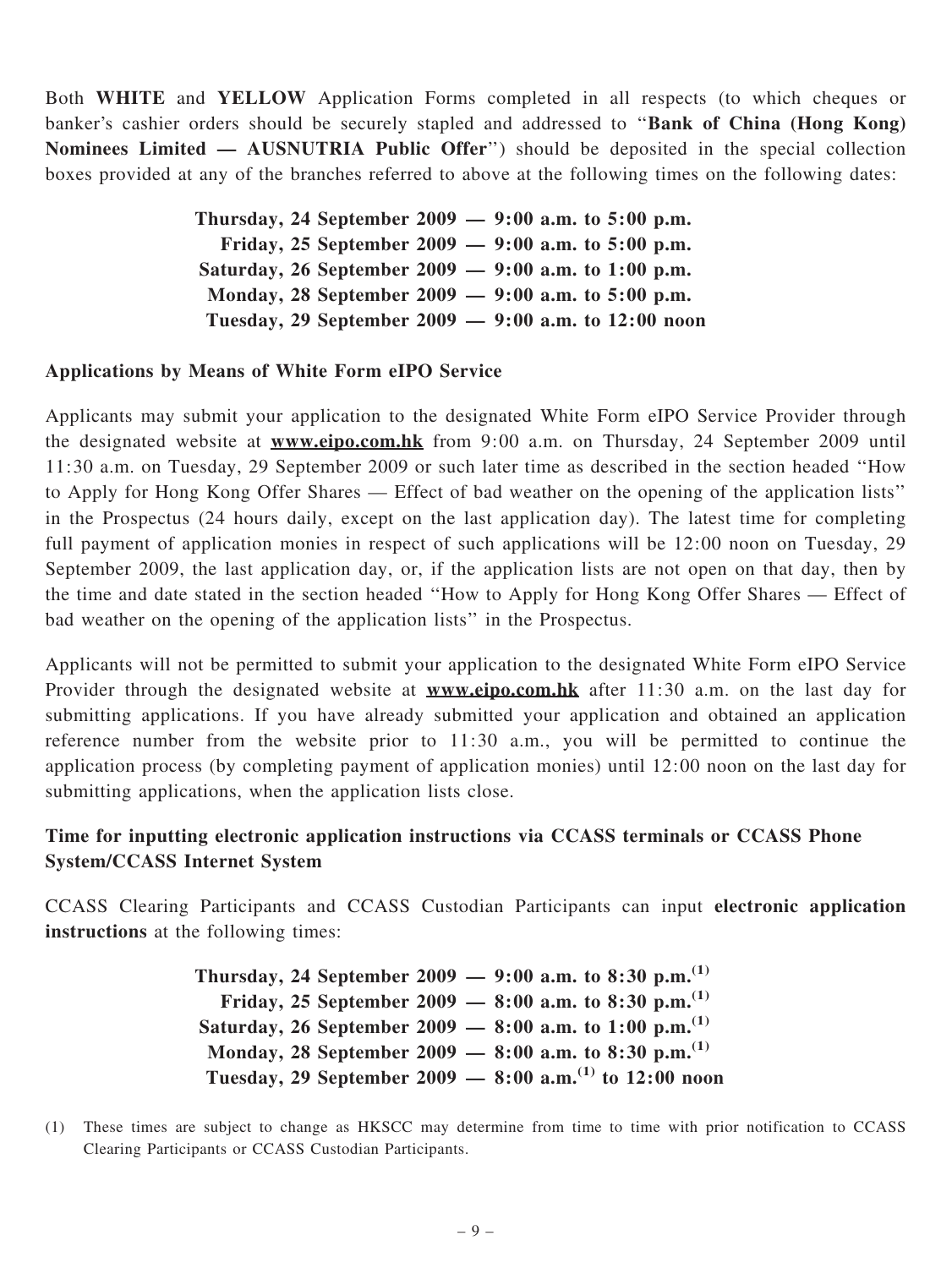CCASS Investor Participants can input electronic application instructions from 9:00 a.m. on Thursday, 24 September 2009 until 12:00 noon on Tuesday, 29 September 2009 (24 hours daily, except on the last application date).

A CCASS Investor Participant may give electronic application instructions to HKSCC through the CCASS Phone System by calling 2979 7888 or through the CCASS Internet System at https://ip.ccass.com (according to the procedures contained in HKSCC's ''An Operating Guide for Investor Participants'' in effect from time to time) or go to HKSCC's Customer Service Centre at 2/F, Vicwood Plaza, 199 Des Voeux Road Central, Hong Kong and complete an input request form. Prospectuses are also available for collection at the Customer Service Centre of HKSCC from the above address.

If you are not a CCASS Investor Participant, you may instruct your broker or custodian who is a CCASS Clearing Participant or a CCASS Custodian Participant to give electronic application instructions to HKSCC via CCASS terminals to apply for Hong Kong Offer Shares.

The application lists will open from 11:45 a.m. to 12:00 noon on Tuesday, 29 September 2009 (or such later date as may apply in case of certain bad weather conditions as described in the section headed ''How to Apply for Hong Kong Offer Shares — Effect of bad weather on the opening of the application lists'' in the Prospectus).

Subject to the terms and conditions set out in the Prospectus and the Application Forms relating thereto, applications made on WHITE or YELLOW Application Forms, or by giving electronic application instruction to HKSCC or to the designated White Form eIPO Service Provider under White Form eIPO, must be received no later than 12:00 noon on Tuesday, 29 September 2009 (or if the application lists are not open on that day, then by 12:00 noon on the day the lists are open). Please see the section headed ''How to Apply for Hong Kong Offer Shares'' in the Prospectus for further details.

For allocation purposes only, the Hong Kong Offer Shares (subject to adjustment in the number of Offer Shares allocated between the Hong Kong Public Offer and the International Offering) will be divided equally into two pools: 15,000,000 in pool A and 15,000,000 in pool B, both of which are available on an equitable basis to successful applicants. The Hong Kong Offer Shares in pool A will be allocated on an equitable basis to successful applicants who have applied for Hong Kong Offer Shares with a total subscription amount of HK\$5 million or less (excluding brokerage of 1%, SFC transaction levy of 0.004% and Stock Exchange trading fee of 0.005% payable). The Hong Kong Offer Shares in pool B will be allocated on an equitable basis to successful applicants who have applied for Hong Kong Offer Shares with a total subscription amount of more than HK\$5 million and up to the total value of pool B (excluding brokerage of 1%, SFC transaction levy of 0.004% and Stock Exchange trading fee of 0.005% payable). Applicants should be aware that applications in different pools may receive different allocation ratios. Where one but not both of the pools is undersubscribed, the surplus Hong Kong Offer Shares will be transferred to the other pool to satisfy demand in that pool and be allocated accordingly. Applicants can only receive an allocation of Hong Kong Offer Shares from either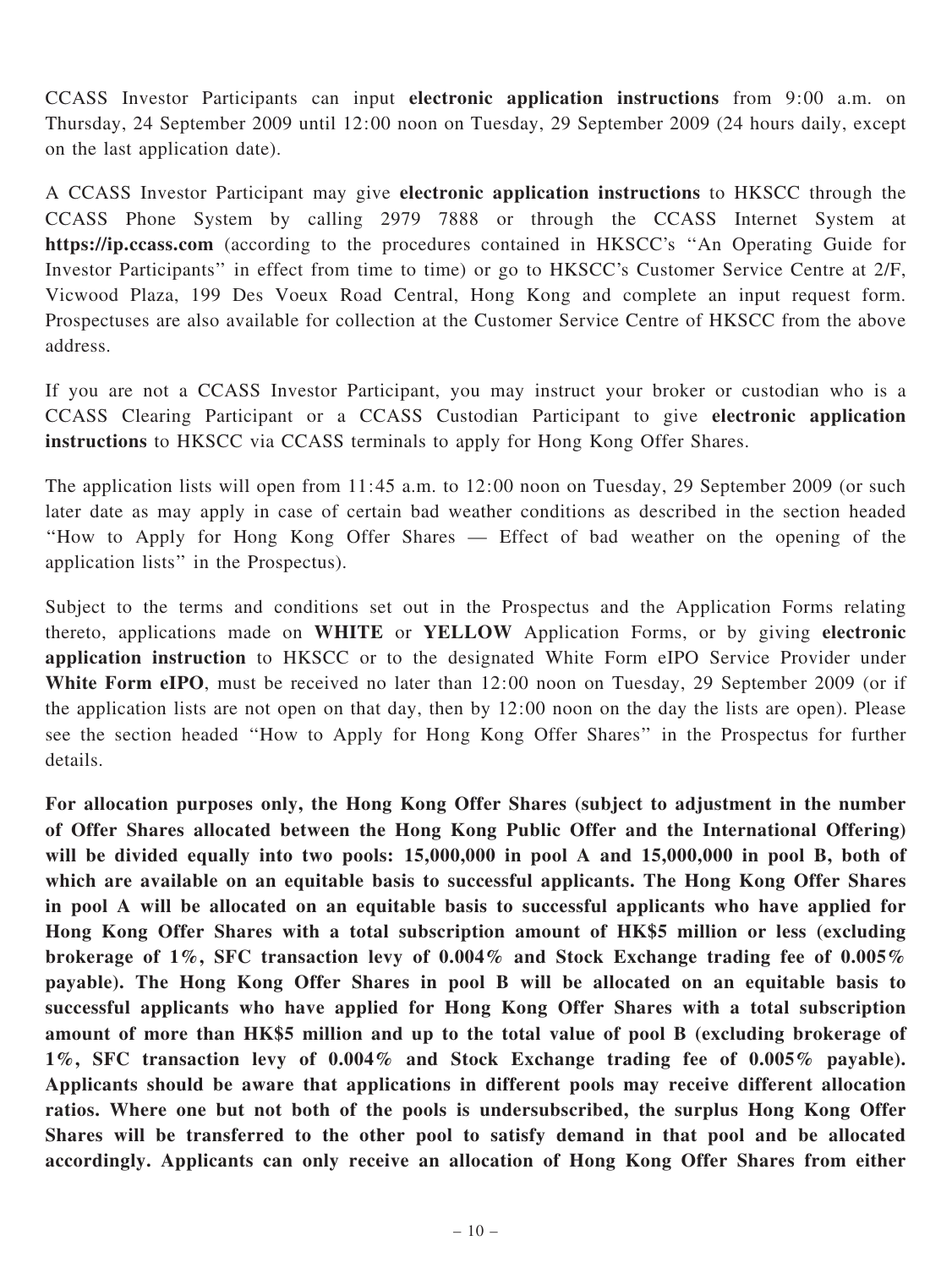pool A or pool B but not from both pools and may only apply for Hong Kong Offer Shares in either pool A or pool B. Multiple applications or suspected multiple applications are liable to be rejected. You may not make more than one application for Hong Kong Offer Shares unless you are a nominee, in which case you may both give electronic application instructions to HKSCC (if you are a CCASS Participant) and lodge more than one Application Form in your own name on behalf of different beneficial owners. In the box on the Application Form marked ''For nominees'' you must include an account number or some other identification code for each beneficial owner. If you do not include this information, the application will be treated as being for your benefit. The details of how many applications may you make are set out in the section headed ''How to Apply for Hong Kong Offer Shares — VI. How Many Applications May You Make'' in the Prospectus.

The Company will not issue temporary documents of title. No receipt will be issued for application monies.

It is expected that the level of interest in the Hong Kong Public Offer and the International Offering, basis of allotment and the Offer Price will be published on Wednesday, 7 October 2009 on the website of the Stock Exchange (www.hkexnews.hk); on the website of the Company (www.ausnutria.com.hk) for at least five consecutive days; and in the South China Morning Post (in English) and the Hong Kong Economic Times (in Chinese). Results of allocations in the Hong Kong Public Offer, including the Hong Kong identity card numbers, passport numbers or Hong Kong business registration numbers of successful applicants (where supplied) and the number of Hong Kong Offer Shares successfully applied for instructions under WHITE and YELLOW application forms, by giving electronic application instructions to HKSCC and to the White Form eIPO Service Provider via White Form eIPO service will be made available through various channels such as the designated results of allocations website at www.iporesults.com.hk; the allocation results telephone enquiry line (2862 8669) and special allocation results booklets as described in the section headed ''How to Apply for Hong Kong Offer Shares — IX. Publication of Results; Despatch/Collection of Share Certificates and Refunds of Application Monies'' in the Prospectus on Wednesday, 7 October 2009.

Share certificates will only become valid certificates of title at 8:00 a.m. on Thursday, 8 October 2009 provided that the Global Offering has become unconditional in all respects and the right of termination described in the section headed ''Underwriting — Underwriting Arrangements and Expenses — Hong Kong Public Offer — Grounds for Termination'' in the Prospectus has not been exercised.

Dealings in the Shares on the Stock Exchange are expected to commence on Thursday, 8 October 2009. Our Shares will be traded in board lots of 1,000 Shares each. The stock code of our Shares is 1717.